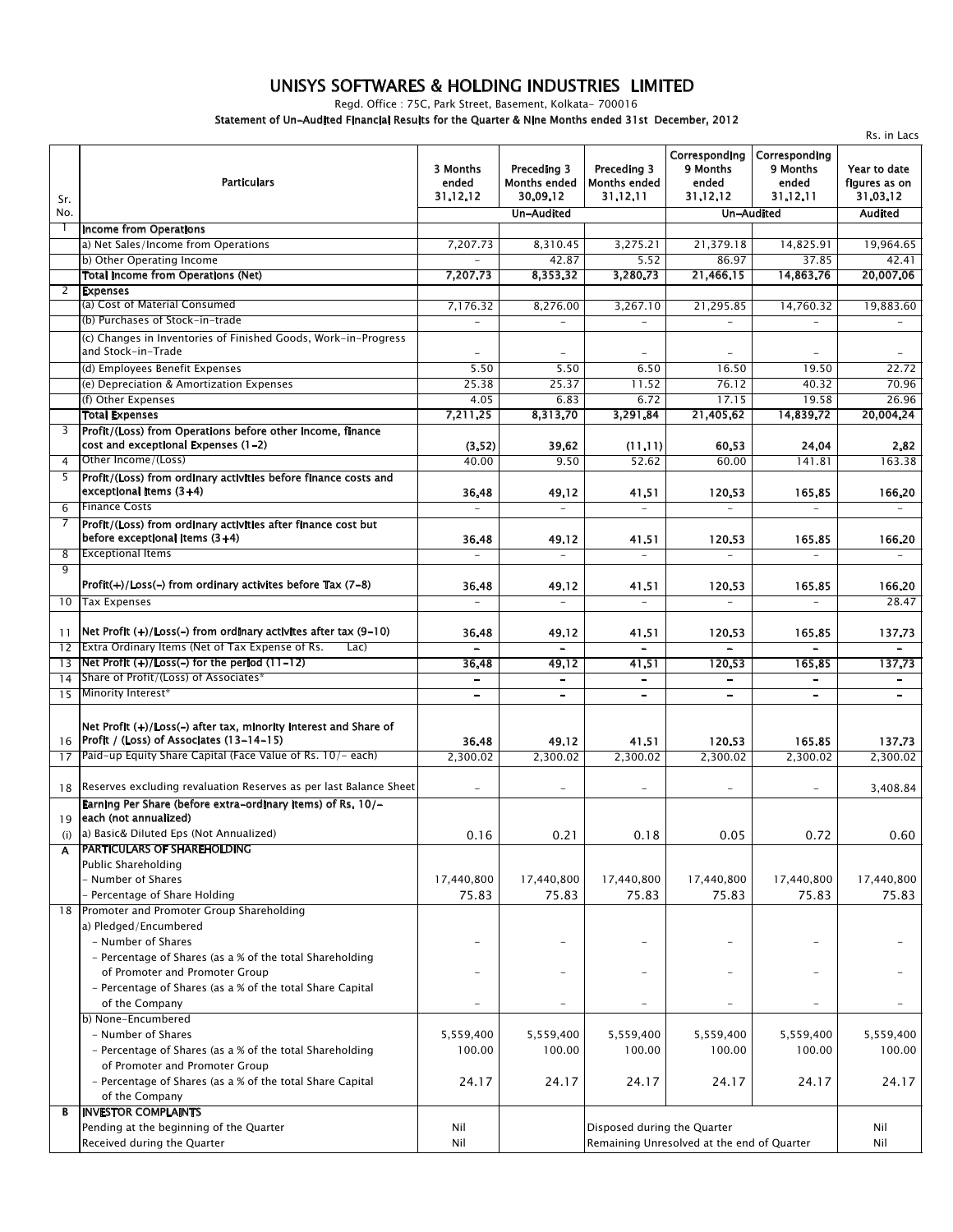#### Un-Audited Segment Results for the Quarter & Nine Months ended 31st December, 2012

| Sr.<br>No.    | <b>Particulars</b>                          | 3 Months<br>ended<br>31.12.12 | 3 Months<br>ended<br>30.09.12 | Preceding 3<br><b>Months ended</b><br>31.12.11 | <b>Corresponding 9</b><br><b>Months</b><br>ended31.12.12 | Corresponding<br>9 Months<br>ended<br>31.12.11 | Year to date<br>figures as on<br>31.03.12 |
|---------------|---------------------------------------------|-------------------------------|-------------------------------|------------------------------------------------|----------------------------------------------------------|------------------------------------------------|-------------------------------------------|
|               |                                             | <b>Unaudited</b>              |                               |                                                | <b>Unaudited</b>                                         |                                                | <b>Audited</b>                            |
|               | <b>Segment Revenue</b>                      |                               |                               |                                                |                                                          |                                                |                                           |
| a)            | Sale of Software & Hardware / Mobile        | 7,207.73                      | 8,310.45                      | 3,275.21                                       | 21,379.18                                                | 14,825.91                                      | 19,964.65                                 |
| b)            | <b>Investment Activities</b>                | $\overline{\phantom{a}}$      | 42.87                         | 5.52                                           | 86.97                                                    | 37.85                                          | 163.38                                    |
| C)            | Other Income                                | 40.00                         | 9.50                          | 52.62                                          | 60.00                                                    | 141.81                                         | 42.41                                     |
|               | <b>Total Income from Operations</b>         | 7,247.73                      | 8,362.82                      | 3,333.35                                       | 21,526.15                                                | 15,005.57                                      | 20,170.44                                 |
| 2             | Segment Profit/(Loss) before Interest & Tax |                               |                               |                                                |                                                          | -                                              |                                           |
| a)            | Sale of Software & Hardware / Mobile        | 15.00                         | 18.00                         | 2.11                                           | 45.20                                                    | 20.91                                          | 2.82                                      |
| b)            | <b>Investment Activities</b>                | 21.48                         | 31.12                         | 39.40                                          | 75.33                                                    | 144.94                                         | 163.38                                    |
| $\mathcal{C}$ | Other Unallocable Activities                | $\overline{\phantom{a}}$      | -                             | -                                              | $\overline{\phantom{a}}$                                 | $\overline{\phantom{0}}$                       | $\overline{\phantom{0}}$                  |
|               | Profit before Tax                           | 36.48                         | 49.12                         | 41.51                                          | 120.53                                                   | 165.85                                         | 166.20                                    |
| 3.            | Capital Employed                            |                               |                               |                                                |                                                          | $\overline{\phantom{a}}$                       |                                           |
| a)            | Software & Hardware / Mobile                | 544.00                        | 55.00                         | 67.15                                          | 544.00                                                   | 67.15                                          | 55.00                                     |
| b)            | <b>Investment Activities</b>                | 5,083.29                      | 5,483.79                      | 5,536.60                                       | 5,083.29                                                 | 5,536.60                                       | 5,349.00                                  |
| $\mathcal{C}$ | Other Unallocable Activities                | 228.39                        | 254.26                        | 132.50                                         | 228.39                                                   | 132.50                                         | 305.00                                    |
|               | Total                                       | 5,855.68                      | 5,793.05                      | 5,736.25                                       | 5,855.68                                                 | 5,736.25                                       | 5,709.00                                  |

Notes:

1. Segmental Report as per AS-17, issued by Institute of Charterd Accountants of India is applicable for the Quarter.

2. Above resultes were reviewed by Audit Committee taken on record in Board Meeting held on 12th February, 2013.

3. The Auditors of the Company have carried out "Limited Review" of the above financial Results.

4. Provision for Taxation will be made at the end of Financial Year.

5. Figures of Previous Year/Period have been re-arranged/re-casted wherever necessary.

### For Unisys Softwares & Holding Industries Ltd.

Place: Kolkata Date: 12th February, 2013

#### $Sd$  /-Jagdish Prasad Purohit **Managing Director**

Rs. in Lacs